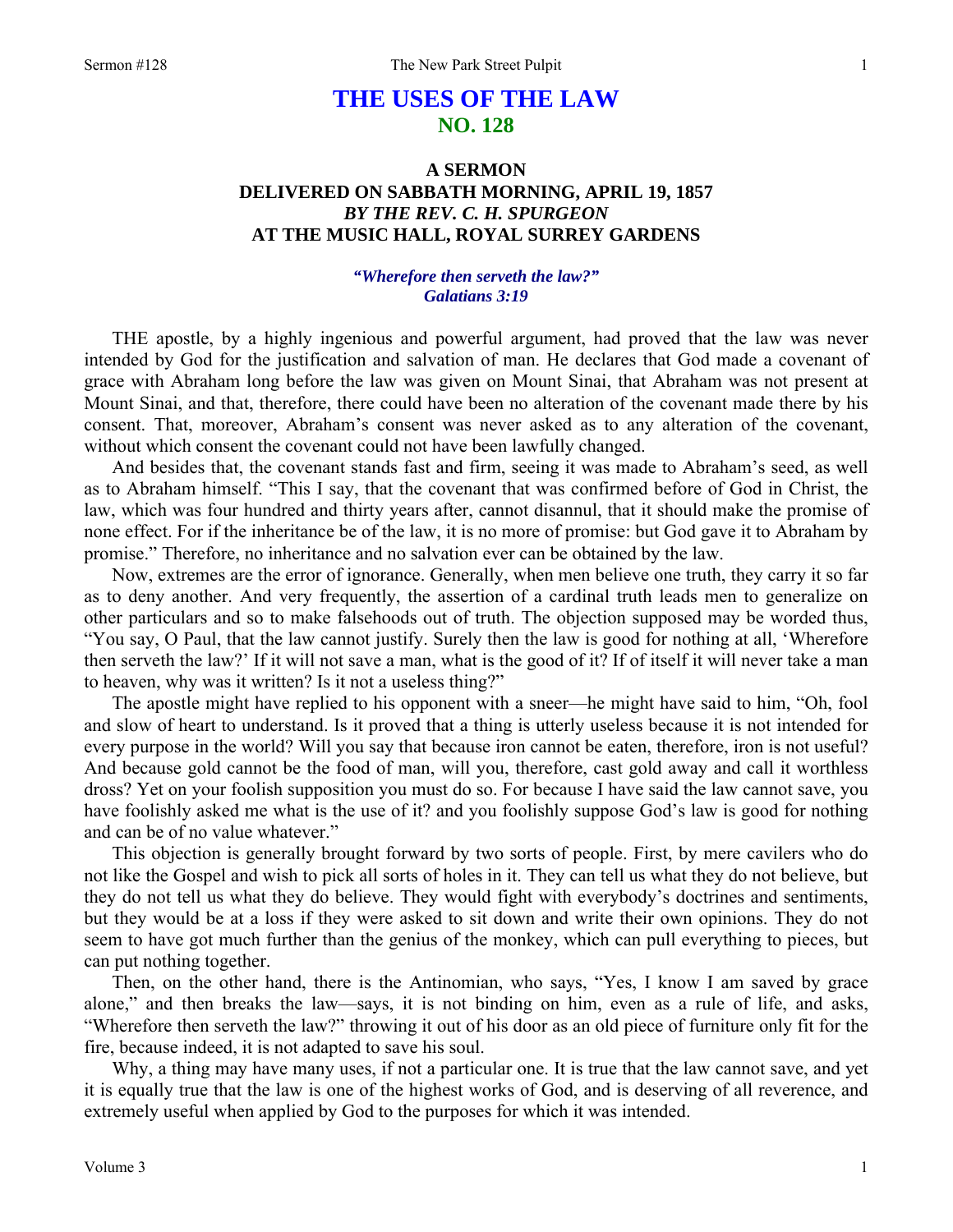Yet, pardon me my friends, if I just observe that this is a very natural question, too. If you read the doctrine of the apostle Paul, you find him declaring that the law condemns all mankind. Now, just let us for one single moment take a bird's-eye view of the works of the law in this world.

Lo, I see the law given upon Mount Sinai. The very hill does quake with fear. Lightnings and thunders are the attendants of those dreadful syllables which make the hearts of Israel to melt. Sinai seems altogether on fire. The Lord came from Paran and the Holy One from Mount Sinai, "He came with ten thousand of his saints."

Out of His mouth went a fiery law for them. It was a dread law even when it was given, and since then from that Mount of Sinai an awful lava of vengeance has run down, to deluge, to destroy, to burn, and to consume the whole human race, if it had not been that Jesus Christ had stemmed its awful torrent and bidden its waves of fire be still.

If you could see the world without Christ in it, simply under the law, you would see a world in ruins, a world with God's black seal put upon it, stamped and sealed for condemnation. You would see men, who, if they knew their condition, would have their hands on their loins and be groaning all their days you would see men and women condemned, lost, and ruined. And in the uttermost regions you would see the pit that is dug for the wicked, into which the whole earth must have been cast if the law had its way, apart from the Gospel of Jesus Christ our Redeemer.

Ay, beloved, the law is a great deluge which would have drowned the world with worse than the water of Noah's flood. It is a great fire which would have burned the earth with a destruction worse than that which fell on Sodom. It is a stern angel with a sword, athirst for blood, and winged to slay. It is a great destroyer sweeping down the nations. It is the great messenger of God's vengeance sent into the world.

Apart from the Gospel of Jesus Christ, the law is nothing but the condemning voice of God thundering against mankind. "Wherefore then serveth the law?" seems a very natural question. Can the law be of any benefit to man? Can that Judge who puts on a black cap and condemns us all, this Lord Chief Justice Law, can he help in salvation? Yes, he can. And you shall see how he does it, if God shall help us while we preach. "Wherefore then serveth the law?"

**I.** The first use of the law is *to manifest to man his guilt*.

When God intends to save a man, the first thing He does with him is to send the law to him, to show him how guilty, how vile, how ruined he is, and in how dangerous a position. You see that man lying there on the edge of the precipice? He is sound asleep and just on the perilous verge of the cliff. One single movement, and he will roll over and be broken in pieces on the jagged rocks beneath, and nothing more shall be heard of him. How is he to be saved? What shall be done for him—what shall be done?

It is our position. We, too, are lying on the brink of ruin, but we are insensible of it. God, when He begins to save us from such an imminent danger, sends His law, which, with a stout kick, rouses us up, makes us open our eyes. We look down on our terrible danger, discover our miseries, and then it is we are in a right position to cry out for salvation, and our salvation comes to us.

The law acts with man as the physician does when he takes the film from the eye of the blind. Selfrighteous men are blind men, though they think themselves good and excellent. The law takes that film away, and lets them discover how vile they are, and how utterly ruined and condemned if they are to abide under the sentence of the law.

Instead, however, of treating this doctrinally, I shall treat it practically, and come home to each of your consciences. My hearer, does not the law of God convince you of sin this morning? Under the hand of God's Spirit, does it not make you feel that you have been guilty, that you deserve to be lost, that you have incurred the fierce anger of God?

Look you here, have you not broken these ten commandments, even in the letter, have you not broken them? Who is there among you who has always honored his father and mother? Who is there among us who has always spoken the truth? Have we not sometimes borne false witness against our neighbor? Is there one person here who has not made unto himself another God, and loved himself, or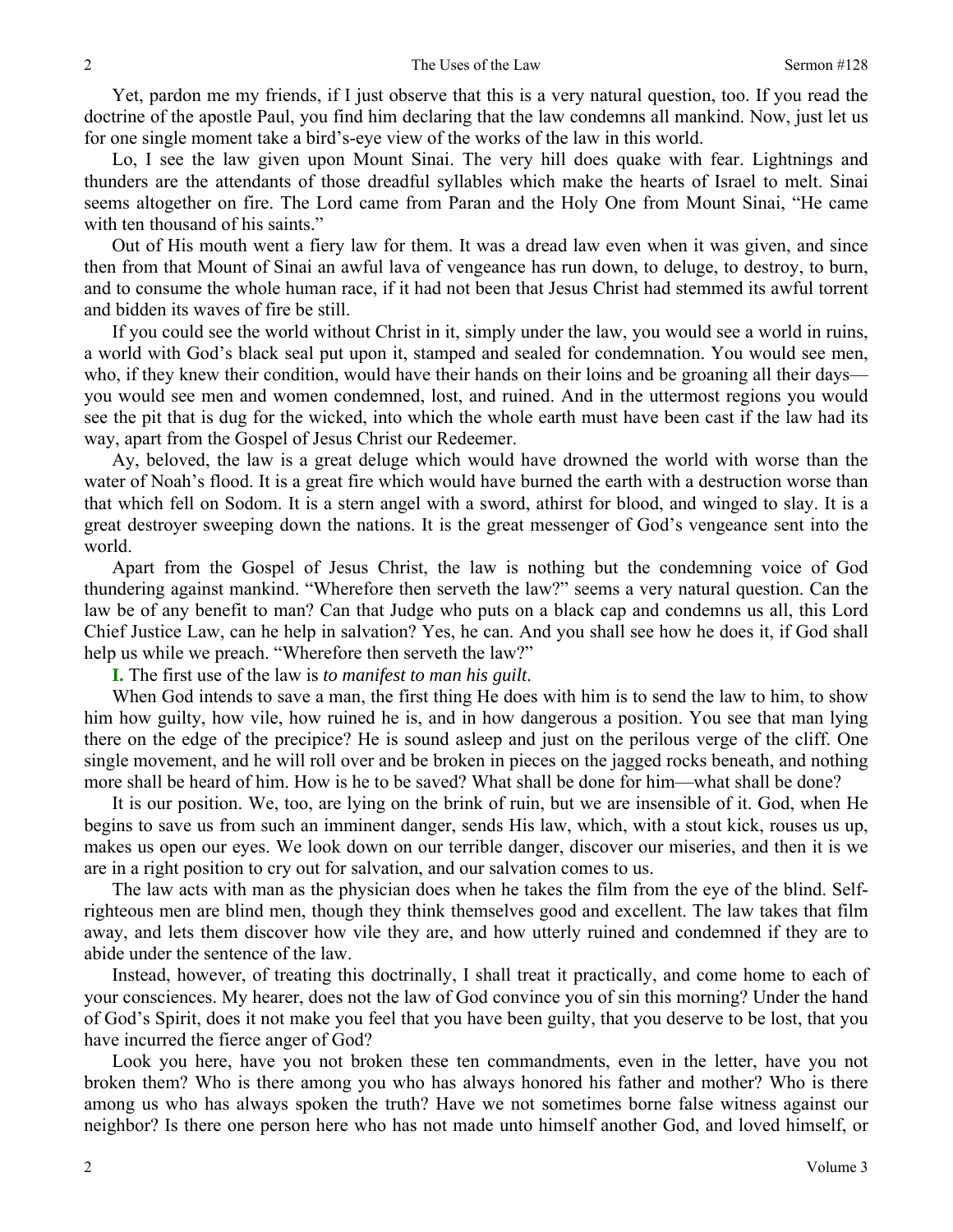his business, or his friends, more than he has JEHOVAH, the God of the whole earth? Which of you has not coveted your neighbor's house, or his manservant, or his ox, or his donkey?

We are all guilty with regard to every letter of the law. We have all of us transgressed the commandments. And if we really understood these commandments and felt that they condemned us, they would have this useful influence on us of showing us our danger and so of leading us to fly to Christ.

But my hearers, does not this law condemn you, because even if you should say you have not broken the letter of it, yet you have violated the spirit of it. What, though you have never killed, yet we are told, he that is angry with his brother is a murderer. As a slave said once, "Sir, I thought me no kill—me innocent there, but when I heard that he that hates his brother is a murderer, then me cry guilty, for me have killed twenty men before breakfast very often, for I have been angry with many of them very often."

This law does not only mean what it says in words, but it has deep things hidden in its bowels. It says, "Thou shalt not commit adultery," but it means, as Jesus has it, "He that looketh on a woman to lust after her hath committed adultery with her already in his heart." It says, "Thou shalt not take the name of the LORD thy God in vain," it means that we should reverence God in every place, and have His fear before our eyes, and should always pay respect unto His ordinances, and evermore walk in His fear and love.

Ay, my brethren, surely there is not one here so foolhardy in self-righteousness as to say, "I am innocent." The spirit of the law condemns us. And this is its useful property. It humbles us, makes us know we are guilty, and so are we led to receive the Savior.

Mark this, moreover, my dear hearers, *one breach of this law is enough to condemn us forever*. He that breaks the law in one point is guilty of the whole. The law demands that we should obey every command, and one of them broken, the whole of them are injured. It is like a vase of surpassing workmanship—in order to destroy it you need not shiver it to atoms, make but the smallest fracture in it and you have destroyed its perfection.

As it is a perfect law which we are commanded to obey, and to obey perfectly, make but one breach thereof, and though we be ever so innocent, we can hope for nothing from the law, except the voice, "You are condemned, you are condemned, you are condemned." Under this aspect of the matter, ought not the law to strip many of us of all our boasting? Who is there that shall rise in his place and say, "Lord, I thank thee I am not as other men are"? Surely there cannot be one among you who can go home and say, "I have tithed mint and cummin; I have kept all the commandments from my youth"?

Nay, if this law be brought home to the conscience and the heart, we shall stand with the publican, saying, "Lord, be merciful to me a sinner." The only reason why a man thinks he is righteous is because he does not know the law. You think you have never broken it because you do not understand it. There are some of you who are most respectable people. You think you have been so good that you can go to heaven by your own works. You would not exactly say so, but you secretly think so.

You have devoutly taken the sacrament, you have been mightily pious in attending your church or chapel regularly, you are good to the poor, generous and upright, and you say, "I shall be saved by my works." Nay, sir, look to the flame that Moses saw, and shrink, and tremble, and despair. The law can do nothing for us except condemn us. The utmost it can do is to whip us out of our boasted selfrighteousness and drive us to Christ. It puts a burden on our backs and makes us ask Christ to take it off. It is like a lancet, it probes the wound.

It is, to use a parable, as when some dark cellar has not been opened for years and is full of all kinds of loathsome creatures. We may walk through it not knowing they are there. But the law comes, takes the shutters down, lets light in, and then we discover what a vile heart we have and how unholy our lives have been. And then, instead of boasting, we are made to fall on our faces and cry, "Lord, save or I perish. Oh, save me for Your mercy's sake or else I shall be cast away."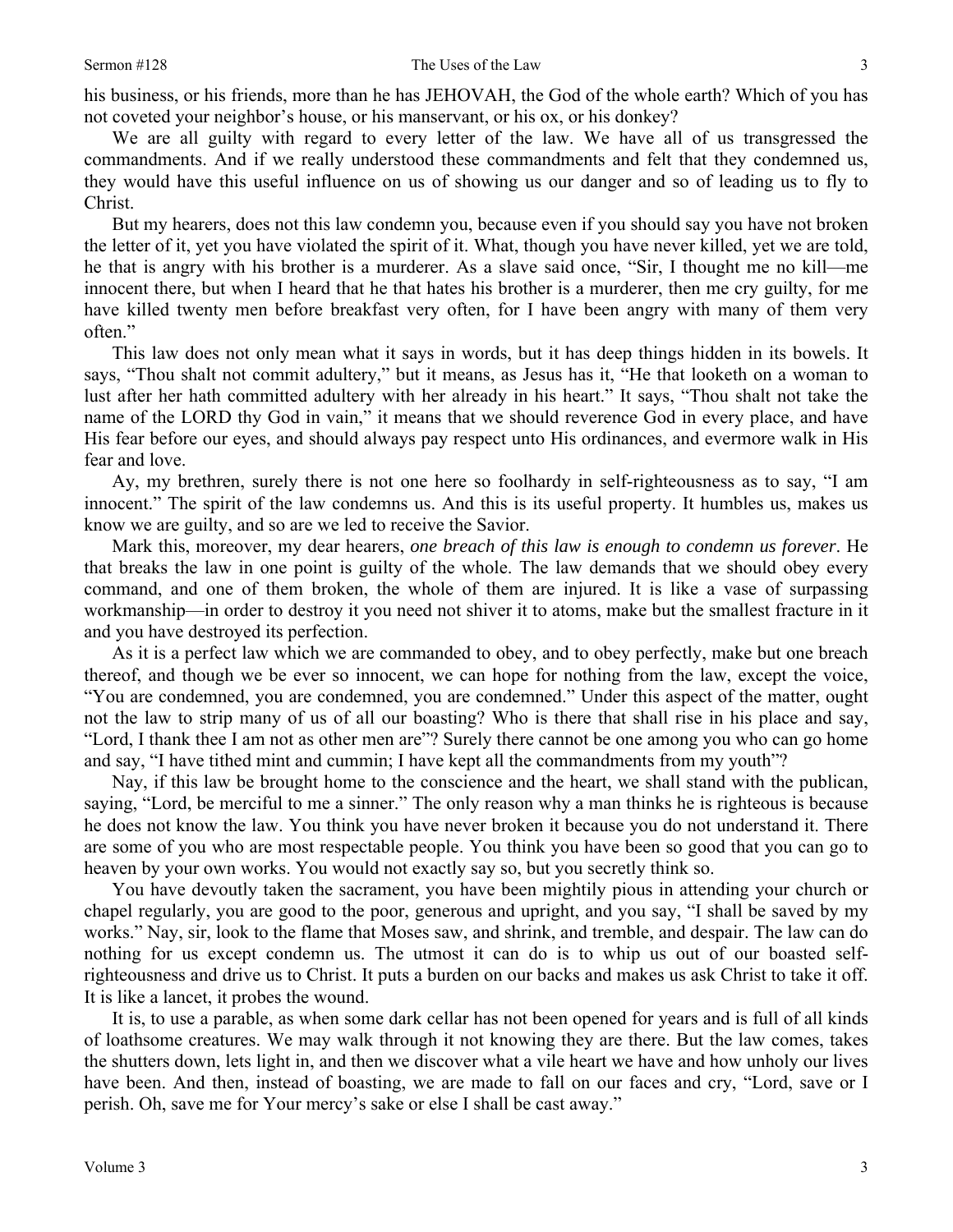Oh, you self-righteous ones now present, who think yourselves so good that you can mount to heaven by your works—blind horses, perpetually going round the mill and making not one inch of progress—do you think to take the law upon your shoulders as Sampson did the gates of Gaza? Do you imagine that you can perfectly keep this law of God? Will you dare to say you have not broken it? Nay, surely, you will confess, though it be in but an under tone, "I have revolted."

Then, this know—the law can do nothing for you in the matter of forgiveness. All it can do is just this—it can make you feel you are nothing at all. It can strip you. It can bruise you. It can kill you, but it can neither quicken, nor clothe, nor cleanse—it was never meant to do that.

Oh, are you this morning, my hearer, sad, because of sin? Do you feel that you have been guilty? Do you acknowledge your transgression? Do you confess your wandering? Hear me, then, as God's ambassador, God has mercy upon sinners. Jesus Christ came into the world to save sinners. And though you have broken the law, He has kept it. Take His righteousness to be yours. Cast yourself upon Him. Come to Him now, stripped and naked, and take His robe as your covering. Come to Him, black and filthy, and wash yourself in the fountain opened for sin and uncleanness, and then you shall know, "Wherefore then serveth the law?" That is the first point.

**II.** Now, the second. *The law serves to slay all hope of salvation of a reformed life*.

Most men, when they discover themselves to be guilty, avow that they will reform. They say, "I have been guilty and have deserved God's wrath, but for the future I will seek to win a stock of merits which shall counterbalance all my old sins." In steps the law, puts its hand on the sinner's mouth, and says, "Stop, you cannot do that, it is impossible." I will show you how the law does this.

It does it partly thus, by reminding the man that *future obedience can be no atonement for past guilt*. To use a common metaphor, that the poor may thoroughly understand me, you have run up a score at your shop. Well, you cannot pay it. You go off to Mrs. Brown, your shopkeeper, and you say to her, "Well, I am sorry, ma'am, that through my husband being out of work," and all that, "I know I shall never be able to pay you. It is a very great debt I owe you, but if you please, ma'am, if you forgive me this debt, I will never get into your debt any more. I will always pay for all I have."

"Yes," she would say, "but that will not square our accounts. If you do pay for all you have, it would be no more than you ought to do. But what about the old bills? How are they to be receipted? They won't be receipted by all your fresh payments." That is just what men do towards God. "True," they say, "I have gone far astray, I know, but then I won't do so any more."

Ah, it is time you threw away such child's talk. You do but manifest your rampant folly by such a hope. Can you wipe away your transgression by future obedience? Ah, no. The old debt must be paid somehow. God's justice is inflexible and the law tells you all your requirements can make no atonement for the past. You must have an atonement through Christ Jesus the Lord.

"But," says the man, "I will try and be better and then I think I shall have mercy given to me." Then the law steps in and says, "You are going to try and keep me, are you? Why, man, you cannot do it." *Perfect obedience in the future is impossible*. And the ten commandments are held up, and if any awakened sinner will but look at them, he will turn away and say, "It is impossible for me to keep them."

"Why, man, you say you will be obedient in the future*?* You have not been obedient in the past and there is no likelihood that you will keep God's commandments in time to come. You say you will avoid the evils of the past? You cannot. 'Can the Ethiopian change his skin, or the leopard his spots? then may ye also do good that are accustomed to do evil?'" "But," you say "I will take greater heed to my ways." "Sir, you will not. The temptation that overcame you yesterday will overcome you tomorrow. But mark this, even if you could, you could not win salvation by it."

The law tells you that unless you perfectly obey, you cannot be saved by your doings. It tells you that one sin will make a flaw in it all, that one transgression will spoil your whole obedience. It is a spotless garment that you must wear in heaven. It is only an unbroken law which God can accept. So,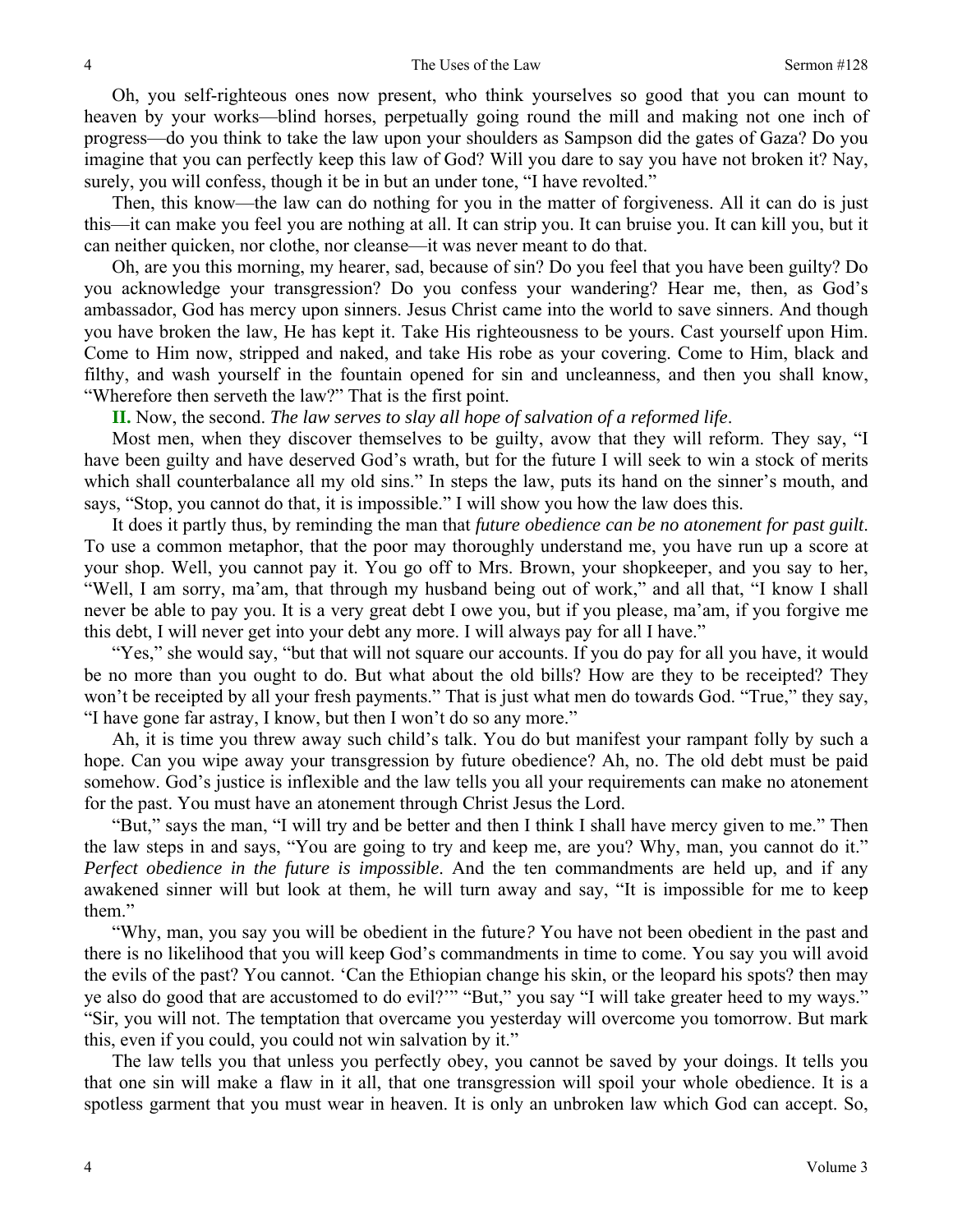then, the law answers this purpose, to tell men that their acquirements, their amendings, and their doings are of no use whatever in the matter of salvation.

It is theirs to come to Christ, to get a new heart and a right spirit, to get the evangelical repentance which needs not to be repented of, that so they may put their trust in Jesus and receive pardon through His blood. "Wherefore then serveth the law?"

It serves this purpose, as Luther has it, the purpose of a hammer. Luther, you know, is very strong on the subject of the law. He says, "For if any be not a murderer, an adulterer, a thief, and outwardly refrain from sin, as the Pharisee did, which is mentioned in the Gospel, he would swear that he is righteous, and therefore he conceives an opinion of righteousness, and presumes of his good works and merits. Such a one God cannot otherwise mollify and humble, that he may acknowledge his misery and damnation, but by the law. For that is the hammer of death, the thundering of hell, and the lightning of God's wrath that beats to powder the obstinate and senseless hypocrites.

"For as long as the opinion of righteousness abides in man, so long there abides also in him incomprehensible pride, presumption, security, hatred of God, contempt of His grace and mercy, ignorance of the promises and of Christ. The preaching of free remission of sins, through Christ, cannot enter into the heart of such a one, neither can he feel any taste or savor thereof. For that mighty rock and adamant wall, to wit, the opinion of righteousness, wherewith the heart is environed, does resist it.

"Wherefore the law is that hammer, that fire, that mighty strong wind, and that terrible earthquake rending the mountains and breaking the rocks (1 Kings 19:11-13), that is to say, the proud and obstinate hypocrites. Elijah, not being able to abide these terrors of the law, which by these things are signified, covered his face with his mantle. Notwithstanding, when the tempest ceased, of which he was a beholder, there came a soft and a gracious wind, in the which the Lord was. But it behooved that the tempest of fire, of wind, and the earthquake should pass, before the Lord should reveal Himself in that gracious wind."

**III.** And now, a step further. You that know the grace of God can follow me in this next step. THE LAW IS INTENDED TO SHOW MAN THE MISERY WHICH WILL FALL UPON HIM THROUGH HIS SIN.

I speak from experience, though young I be, and many of you who hear me will hear this with ears of attention, because you have felt the same. There was a time with me, when but young in years, I felt with much sorrow the evil of sin. My bones waxed old with roaring all day long. Day and night God's hand was heavy upon me. There was a time when He seared me with visions and frightened me by dreams. When by day I hungered for deliverance, for my soul fasted within me, I feared lest the very skies should fall upon me and crush my guilty soul.

God's law had got hold upon me and was showing me my misery. If I slept at night, I dreamed of the bottomless pit and when I awoke I seemed to feel the misery I had dreamed. Up to God's house I went. My song was but a groan. To my chamber I retired, and there with tears and groans, I offered up my prayer, without a hope and without a refuge.

I could then say with David, "The owl is my partner and the bittern is my companion," for God's law was flogging me with its ten-thronged whip and then rubbing me with brine afterwards, so that I did shake and quiver with pain and anguish, and my soul chose strangling rather than life, for I was exceeding sorrowful.

Some of you have had the same. The law was sent on purpose to do that. But you will ask, "Why that misery?" I answer, that misery was sent for this reason, that I might then be made to cry to Jesus. Our heavenly Father does not usually make us seek Jesus till He has whipped us clean out of all our confidence. He cannot make us in earnest after heaven till He has made us feel something of the intolerable tortures of an aching conscience, which is a foretaste of hell.

Do you not remember, my hearer, when you used to awake in the morning and the first thing you took up was *Alleine's Alarm*, or Baxter's *Call to the Unconverted*? Oh, those books, those books in my

5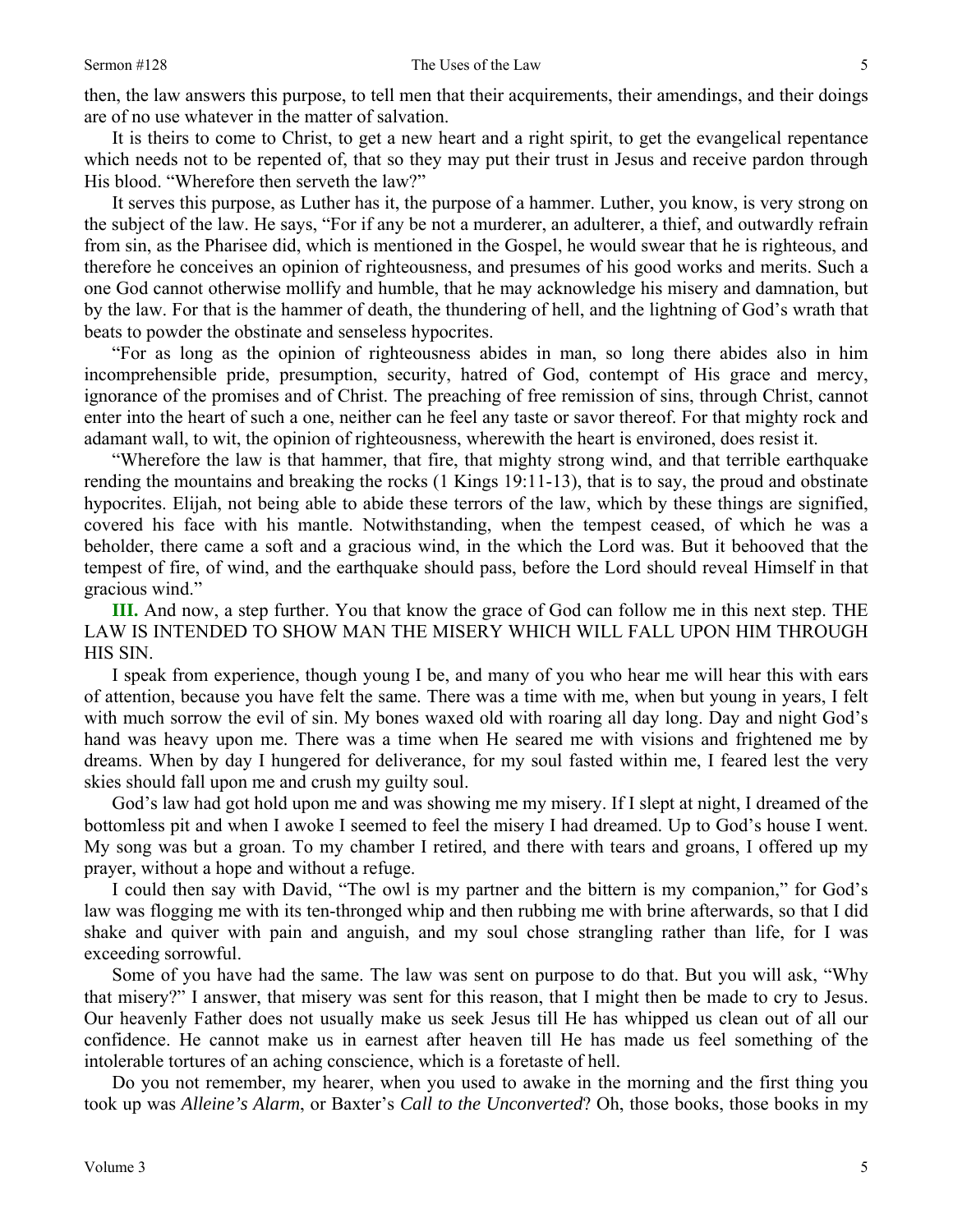childhood I read and devoured them when under a sense of guilt, but they were like sitting at the foot of Sinai.

When I turned to Baxter, I found him saying some such things as these, "Sinner, bethink thee, within an hour you may be in hell? Bethink thee, you may soon be dying—death is even now gnawing at your cheek. What will you do when you stand before the bar of God without a Savior? Will you tell Him you had no time to spend on religion? Will not that empty excuse melt into thin air? Oh, sinner, will you, then, dare to insult your Maker? Will you, then, dare to scoff at Him? Bethink thee. The flames of hell are hot and the wrath of God is heavy. Were your bones of steel and your ribs of brass, you might quiver with fear. Oh, had you the strength of a giant, you could not wrestle with the Most High.

"What will you do when He shall tear you in pieces and there shall be none to deliver you? What will you do when He shall fire off His ten great guns at you? The first commandment shall say, 'Crush him. He has broken me!' The second shall say, 'Damn him. He has broken me!' The third shall say, 'A curse upon him. He has broken me!' And so shall they all let fly upon you, and you without a shelter, without a place to flee to, and without a hope."

Ah! you have not forgotten the days when no hymn seemed suitable to you but the one that began,

*"Stoop down my soul that used to rise Converse awhile with death; Think how a gasping mortal lies, And pants away his breath."* 

Or else,

6

*"That awful day shall surely come, The 'pointed hour makes haste, When I must stand before my Judge, And pass the solemn test."* 

Ay, that was why the law was sent—to convince us of sin, to make us shake and shiver before God. Oh! you that are self-righteous, let me speak to you this morning with just a word or two of terrible and burning earnestness.

Remember, sirs, the day is coming when a crowd more vast than this shall be assembled on the plains of earth. When on a great white throne the Savior, Judge of men, shall sit. Now, He is come. The book is opened. The glory of heaven is displayed, rich with triumphant love, and burning with unquenchable vengeance. Ten thousand angels are on either hand. And you are standing to be tried.

Now, self-righteous man, tell me now that you went to church three times a day! Come, man, tell me now that you kept all the commandments! Tell me now that you are not guilty! Come before Him with a receipt of your mint, and your anise, and your cumin! Come along with you! Where are you? Oh, you are fleeing. You are crying, "Rocks hide us; mountains on us fall."

What are you after, man? Why, you were so fair on earth that none dare to speak to you. You were so good and so comely, why do you run away? Come, man, pluck up courage. Come before your Maker, tell Him that you were honest, sober, excellent, and that you deserve to be saved! Why do you delay to repeat your boastings? Out with it—come, say it! No, you will not. I see you still flying, with shrieks, away from your Maker's presence. There will be none found to stand before Him, then, in their own righteousness.

But look! look! look! I see a man coming forward out of that motley throng. He marches forward with a steady step and with a smiling eye. What! Is there any man found who shall dare to approach the dread tribunal of God? What! is there one who dares to stand before his Maker? Yes, there is one. He comes forward and he cries, "Who shall lay anything to the charge of God's elect?"

Do you not shudder? Will not the mountains of wrath swallow him? Will not God launch that dreadful thunderbolt against him? No, listen while he confidently proceeds, "Who is he that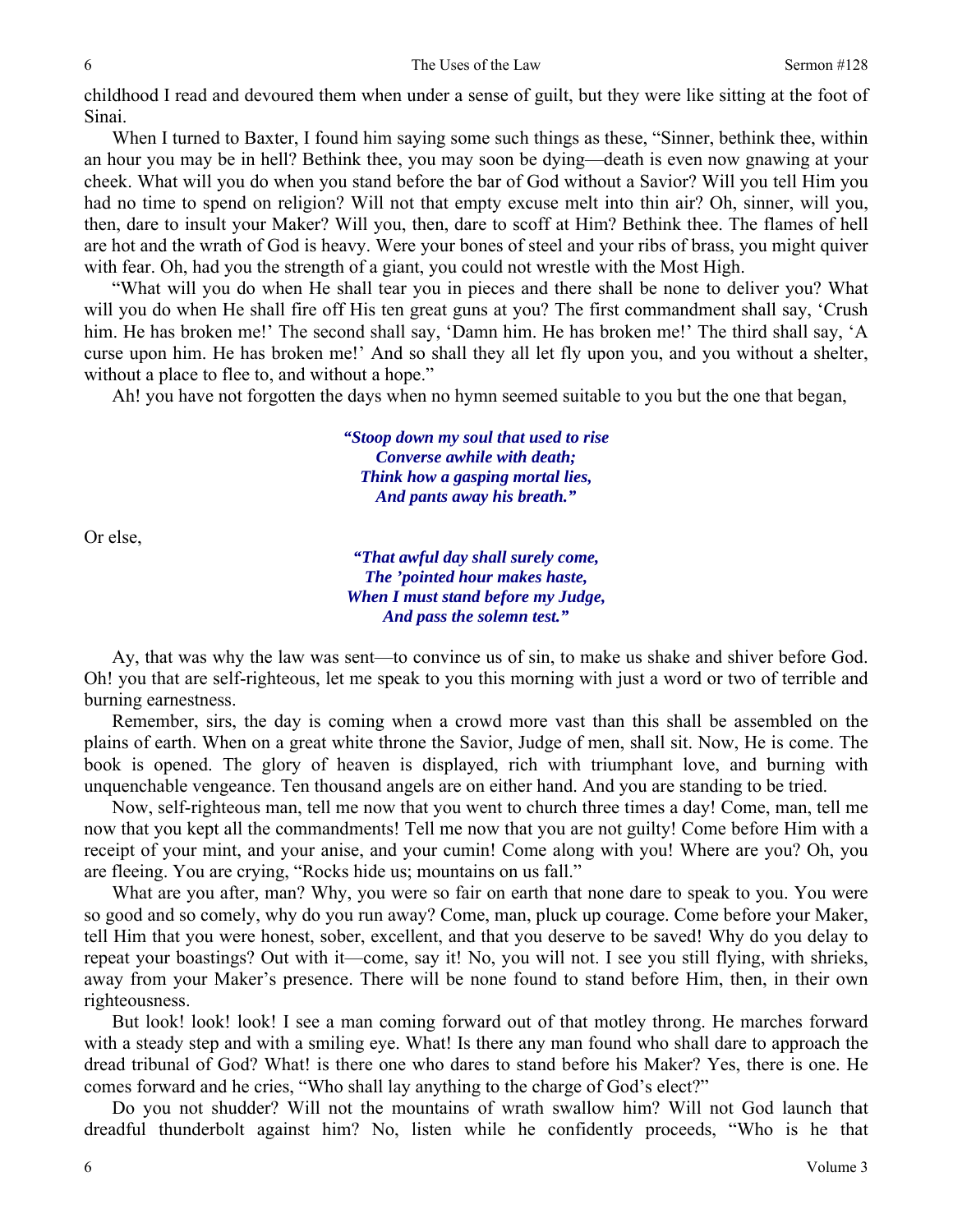condemneth? It is Christ that died; yea, rather, that has risen again." And I see the right hand of God outstretched, "Come, ye blessed, enter the kingdom prepared for you."

Now is fulfilled the verse which you once sweetly sang,

*"Bold shall I stand in that great day, For who aught to my charge shall lay? While, through Thy blood, absolv'd I am From sin's tremendous curse and shame."* 

**IV.** And now, my dear friends, I am afraid of wearying you. Therefore, let me briefly hint at one other thought. "Wherefore then serveth the law?" IT WAS SENT INTO THE WORLD TO SHOW THE VALUE OF A SAVIOR.

Just as foils set off jewels and as dark spots make bright tints more bright, so does the law make Christ appear the fairer and more heavenly. I hear the law of God curse and how harsh its voice. Jesus says, "Come unto me." Oh, what music! All the more musical after the discord of the law. I see the law condemns. I behold Christ obeying it. Oh, how ponderous that price—when I know how weighty was the demand!

I read the commandments and I find them strict and awfully severe—oh! how holy must Christ have been to obey all these for me! Nothing makes me value my Savior more than seeing the law condemn me. When I know this law stands in my way, and like a flaming cherubim will not let me enter paradise, then I can tell how sweetly precious must Jesus Christ's righteousness be, which is my passport to heaven and gives me grace to enter there.

**V.** And lastly, "Wherefore then serveth the law?" IT WAS SENT INTO THE WORLD TO KEEP CHRISTIAN MEN FROM SELF-RIGHTEOUSNESS.

Christian men—do they ever get self-righteous? Yes, that they do. The best Christian man in the world will find it hard work to keep himself from boasting and from being self-righteous. John Knox, on his deathbed, was attacked with self-righteousness. "The last night of his life on earth, he slept some hours together, during which he uttered many deep and heavy moans. Being asked why he moaned so deeply, he replied, "I have during my life sustained many assaults of Satan, but at present he has assaulted me most fearfully, and put forth all his strength to make an end of me at once. The cunning serpent has labored to persuade me that I have merited heaven and eternal blessedness by the faithful discharge of my ministry. But blessed be God, who has enabled me to quench this fiery dart, by suggesting to me such passages as these, 'What hast thou that thou hast not received?' And 'By the grace of God I am what I am.'"

Yes, and each of us have felt the same. I have often felt myself rather amused at some of my brethren, who have come to me and said, "I trust the Lord will keep you humble," when they themselves were not only as proud as they were high, but a few inches over. They have been most sincere in prayer that I should be humble, unwittingly nursing their own pride by their own imaginary reputation for humility.

I have long since given up entreating people to be humble, because it naturally tends to make them proud. A man is apt to say, "Dear me, these people are afraid I shall be proud. I must have something to be proud of." Then we say to ourselves, "I will not let them see it." And we try to keep our pride down, but after all, are as proud as Lucifer within. I find that the proudest and most self-righteous people are those who do nothing at all, and have no shadow of presence for any opinion of their own goodness.

The old truth in the book of Job is true now. You know in the beginning of the book of Job it is said, "The oxen were ploughing, and the asses were feeding beside them." That is generally the way in this world. The oxen are ploughing in the church—we have some who are laboring hard for Christ—and the asses are feeding beside them, on the finest livings and the fattest of the land.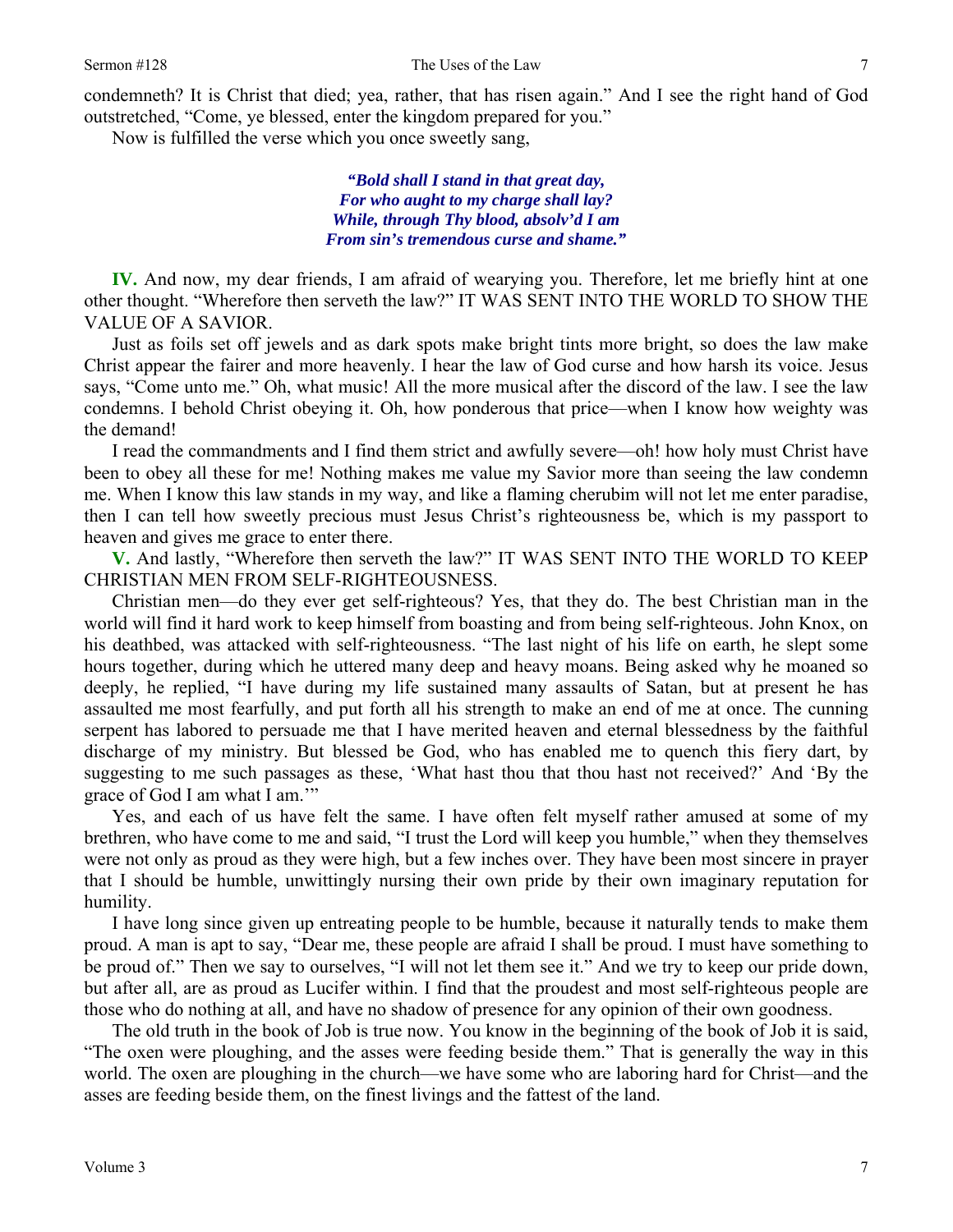These are the people who have so much to say about self-righteousness. What do they do? They do not do enough to earn a living and yet they think they are going to earn heaven. They sit down and fold their hands, and yet they are so reverently righteous, because indeed they sometimes dole out a little in charity. They do nothing and yet boast of self-righteousness.

And with Christian people it is the same. If God makes you laborious and keeps you constantly engaged in His service, you are less likely to be proud of your self-righteousness than you are if you do nothing. But at all times there is a natural tendency to it. Therefore, God has written the law, that when we read it, we may see our faults. That when we look into it, as into a looking-glass, we may see the impurities in our flesh, and have reason to abhor ourselves in sackcloth and ashes, and still cry to Jesus for mercy. Use the law in this fashion and in no other.

And now, says one, "Sir, are there any here that you have been preaching at?" Yes, I like to preach *at* people. I do not believe it is of any use to preach *to* people, preach right *into* them and right *at* them. I find in every circle a class who say, in plain English, "Well, I am as good a father as is to be found in the parish. I am a good tradesman. I pay twenty shillings in the pound. I am no Sir John Dean Paul. I go to church, or I go to chapel, and that is more than everybody does. I pay my subscriptions—I subscribe to the infirmary. I say my prayers. Therefore, I believe I stand as good a chance of heaven as anybody in the world." I do believe that three out of four of the people of London think something of that sort.

Now, if that be the ground of your trust, you have a rotten hope. You have a plank to stand upon that will not bear your weight in the day of God's account. As the Lord my God lives, before whom I stand, "Unless your righteousness exceeds the righteousness of the scribes and Pharisees, ye shall in no wise enter into the kingdom of heaven."

And if you think the best performance of your hands can save you, this know, that "Israel, which followed after the law of righteousness, hath not attained to the law of righteousness." Those who sought not after it have attained it. Wherefore? Because the one has sought it by faith, the other has sought it by the deeds of the law, where justification never was to be found.

Hear, now, the Gospel, men and women. Down with that boasting form of your righteousness, away with your hopes, with all your trusts that spring from this—

> *"Could your tears forever flow, Could your zeal no respite know, All for sin could not atone; Christ must save, and save alone."*

If you would know how we must be saved, hear this—you must come with nothing of your own to Christ. Christ has kept the law. You are to have His righteousness to be your righteousness. Christ has suffered in the stead of all who repent. His punishment is to stand instead of your being punished. And through faith in the sanctification and atonement of Christ, you are to be saved.

Come, then, you weary and heavy laden, bruised and mangled by the fall. Come, then, you sinners. Come, then, you moralists. Come, then, all you that have broken God's law and feel it. Leave your own trusts and come to Jesus, He will take you in, give you a spotless robe of righteousness, and make you His forever.

"But how can I come?" says one. "Must I go home and pray?" Nay, sir, nay. Where you are standing now, you may come to the cross. Oh, if you know yourself to be a sinner, now—I beseech you, ere your feet shall leave the floor on which you stand—now, say this—

## *"Myself into Thy arms I cast: Lord, save my guilty soul at last."*

Now, down with you, away with your self-righteousness. Look at me—look, now. Say not, "Must I mount to heaven and bring Christ down?" "The word is nigh thee, on thy mouth and in thy heart; if thou

8